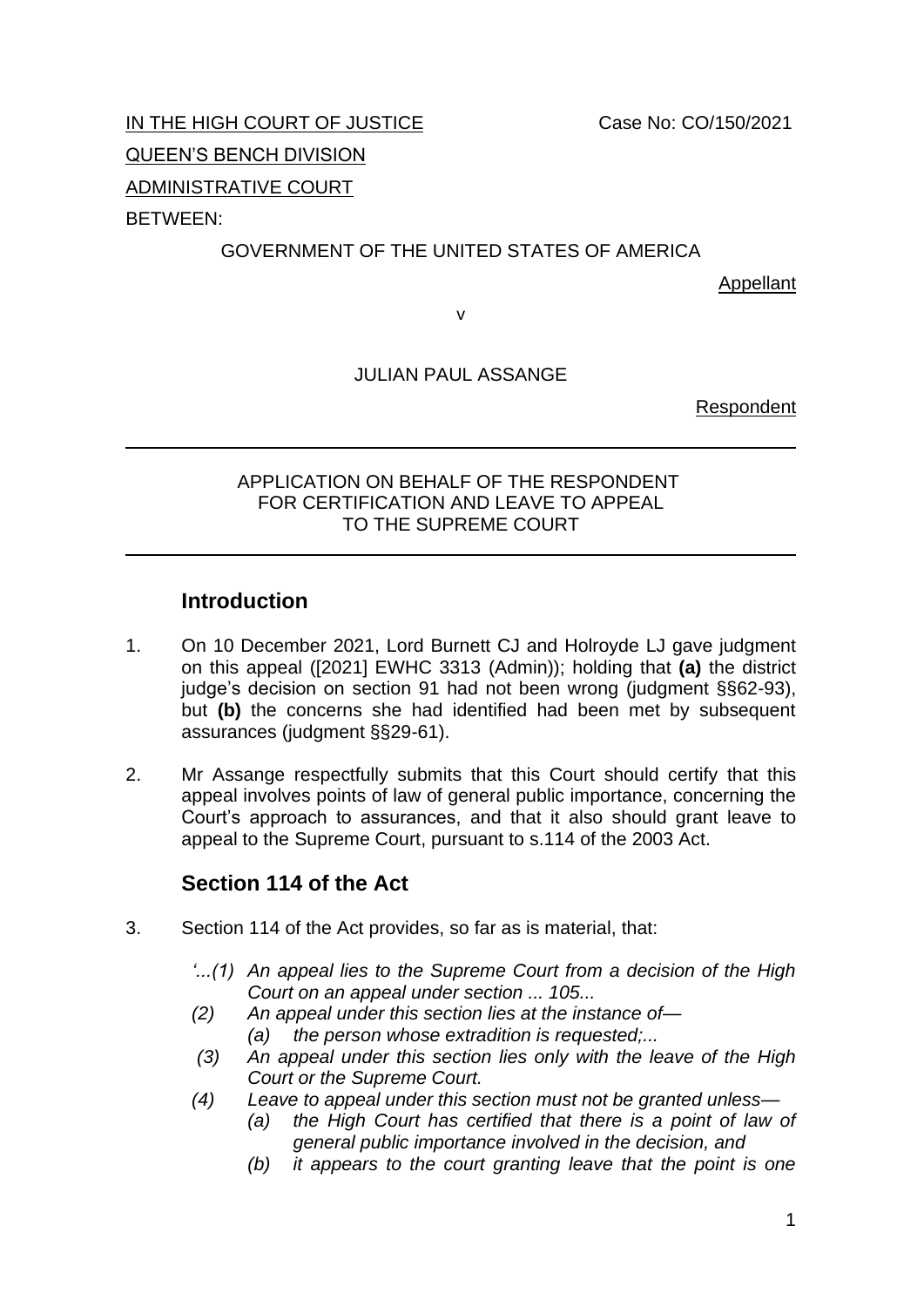*which ought to be considered by the Supreme Court.*

*(5) An application to the High Court for leave to appeal under this section must be made before the end of the permitted period, which is 14 days starting with the day on which the court makes its decision on the appeal to it...'*

### **Points of law**

- 4. Is the provision of assurances governed by the principles in *Hungary v Fenyvesi* [2009] 4 All ER 324?
- 5. Is it permissible to approach oppression under section 91 of the 2003 Act on the basis that it may be imposed if brought about by the defendant's own alleged conduct?
- 6. Is it permissible to approach article 3 ECHR on the basis that inhuman or degrading treatment may be imposed if brought about by the defendant's own alleged conduct?

# **Grounds for Grant of Certificate and Leave to Appeal**

#### **The first question: receipt of the assurances**

- 7. The introduction of fresh '*evidence'* in support of an appeal against an adverse ruling, in order to repair holes identified in that ruling, where the evidence was available but deliberately not adduced below, is generally prohibited by the principles first enunciated in *Miklis v Lithuania* [2006] EWHC 1032 (Admin) at §3 and authoritatively stated in *Fenyvesi* (supra). Those principles have been repeatedly approved and applied by this Court as necessary in the public interest.
- 8. The *Fenyvesi* principles apply with equal force to a fresh '*issue'*, introduced in like circumstances for the first time on appeal, and where that issue requires for its determination materials not before the court below (*Satkunas v Lithuania* [2015] EWHC 3962 (Admin) at §§21-22; *Herdman v City of Westminster Magistrates' Court* [2010] EWHC 1533 (Admin) at §§22-26; *Khan v USA* [2010] EWHC 1127 (Admin) at §§43, 54).
- 9. The only issues that can be raised for the first time on appeal, without being subject to *Fenyvesi*, are those which emerge entirely from the existing evidence and materials adduced below (*Hoholm v Norway*  [2009] EWHC 1513 (Admin) at §19; *Soltysiak v Poland* [2011] EWHC 1338 (Admin), etc.)
- 10. *Fenyvesi* strikes a balance between competing public interests. On the one hand, there is the public interest in (a) the fulfilment of international treaty obligations (i.e. to extradite). Against, on the other hand, there is the public interest in (b) finality of litigation, (c) procedural fairness, and (d)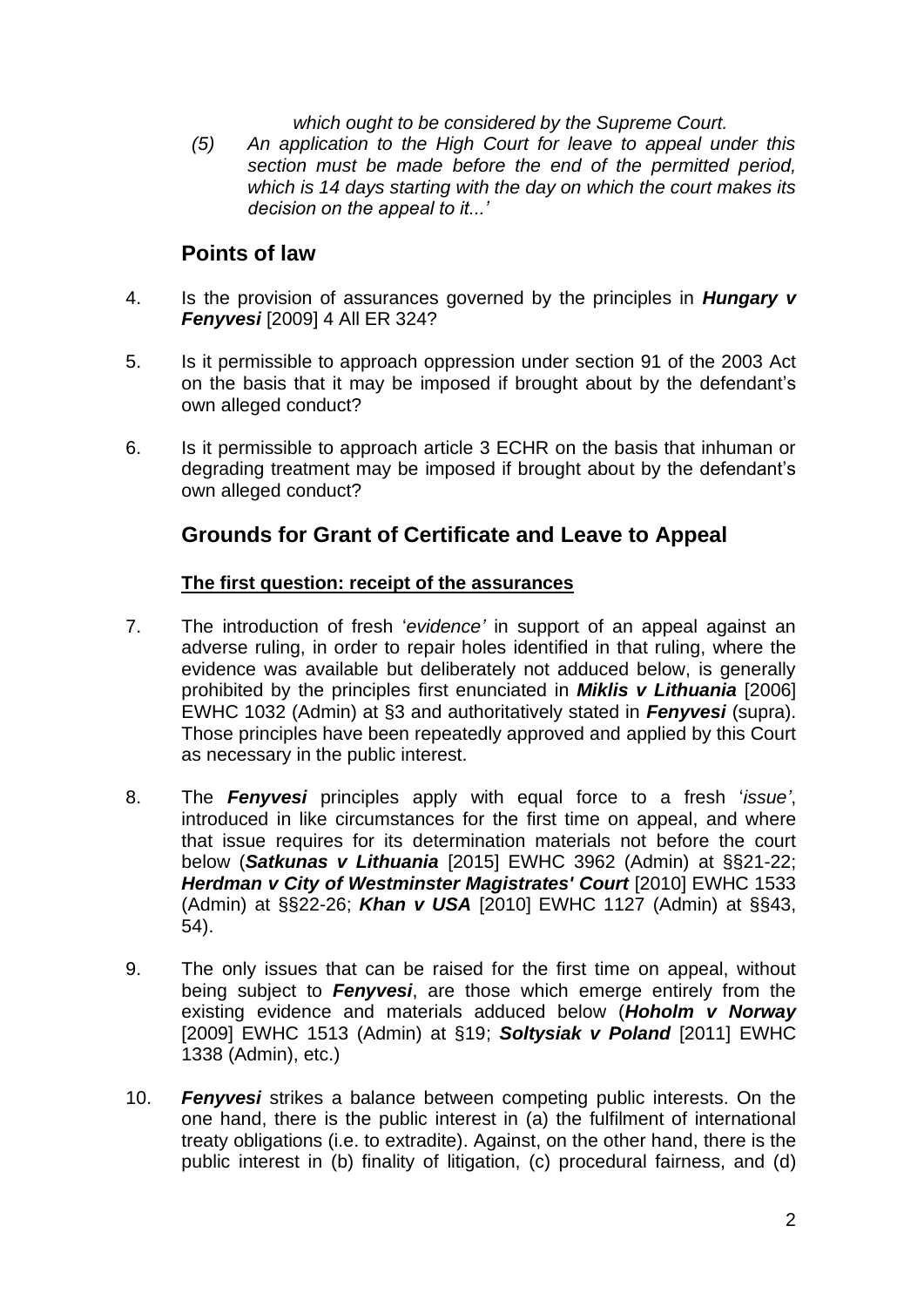where it is the state seeking to introduce fresh evidence / issue, in the right to liberty.

- 11. Of late, however, this Court has sought to remove assurances from the ambit of the *Fenyvesi* principles and subject them to a different, lower, admissibility test.
- 12. The process began in *Giese (No. 2) v USA* [2016] 4 WLR 10 at §14 where this Court held that assurances are not '*evidence'* within the meaning of s.106(5). They remained, however, a '*fresh issue'* (*ibid* at §§11-15); such that the *Fenyvesi* principles ought to continue to apply, per *Satkunas, Herdman* etc.
- 13. Next, in a series of cases *Chawla (No. 1)* [2018] EWHC 1050 (Admin) at §§30-31, *Giese (No. 4)* [2018] 4 WLR 103 at §§37-39; *Palioniene v Lithuania* [2019] EWHC 944 (Admin) at §§32-33; *Ozbek v Turkey* [2019] EWHC 3670 (Admin) at §§24-25 and *India v Dhir* [2020] EWHC 200 at §36 - this Court has taken *Giese* to mean that '*the Court may consider undertakings or assurances at various stages of the proceedings, including on appeal*', unconstrained by *Fenyvesi* principles.
- 14. In the present case, that particular approach has led this Court to explicitly reject the submission that *Fenyvesi* governs the introduction of assurances for the first time on appeal (judgment §34). Instead, the Court has developed (at judgment §38) alternative criteria which are permissive, contrary to the *Fenyvesi* approach, of their introduction despite being *'at the disposal of the party wishing to adduce it and which he could...with reasonable diligence have obtained'* at the extradition hearing.
- 15. It is respectfully submitted that the Supreme Court ought to have the opportunity to consider whether this approach to assurances (as distinct from other evidence or even issues) is (a) correct in principle, (b) compatible with the Act (here s.106(5)), and (c) correctly balances the public interests in play. Quite apart from everything else, profound issues of natural justice arise where assurances are introduced by the Requesting State for the first time at the High Court stage, and therefore cannot be tested by reference to the *Othman v. United Kingdom* **[**2012] 55 EHRR 1 criteria at the evidentiary extradition hearing before the primary decision maker. <sup>1</sup> These issues have never been addressed by the Supreme Court.
- 16. The Supreme Court will likely also wish to consider the related subsidiary question of the legality of a requirement on judges to call for assurances rather than proceeding to order discharge (i.e. their obligatory receipt posthearing / pre-judgment thus avoiding the *Fenyvesi* enquiry). The invocation of the *Aranyosi* EU law obligation in a Part 2 case is controversial. The issue was conceded by counsel in *Chawla (No. 1)*, on

<sup>&</sup>lt;sup>1</sup> In the deportation case of *Othman*, where the House of Lords was satisfied that the assurances addressed the potential article 3 breach, there had been a full evidentiary hearing to test the assurances at first instance before the Special Immigration Appeal Commission itself.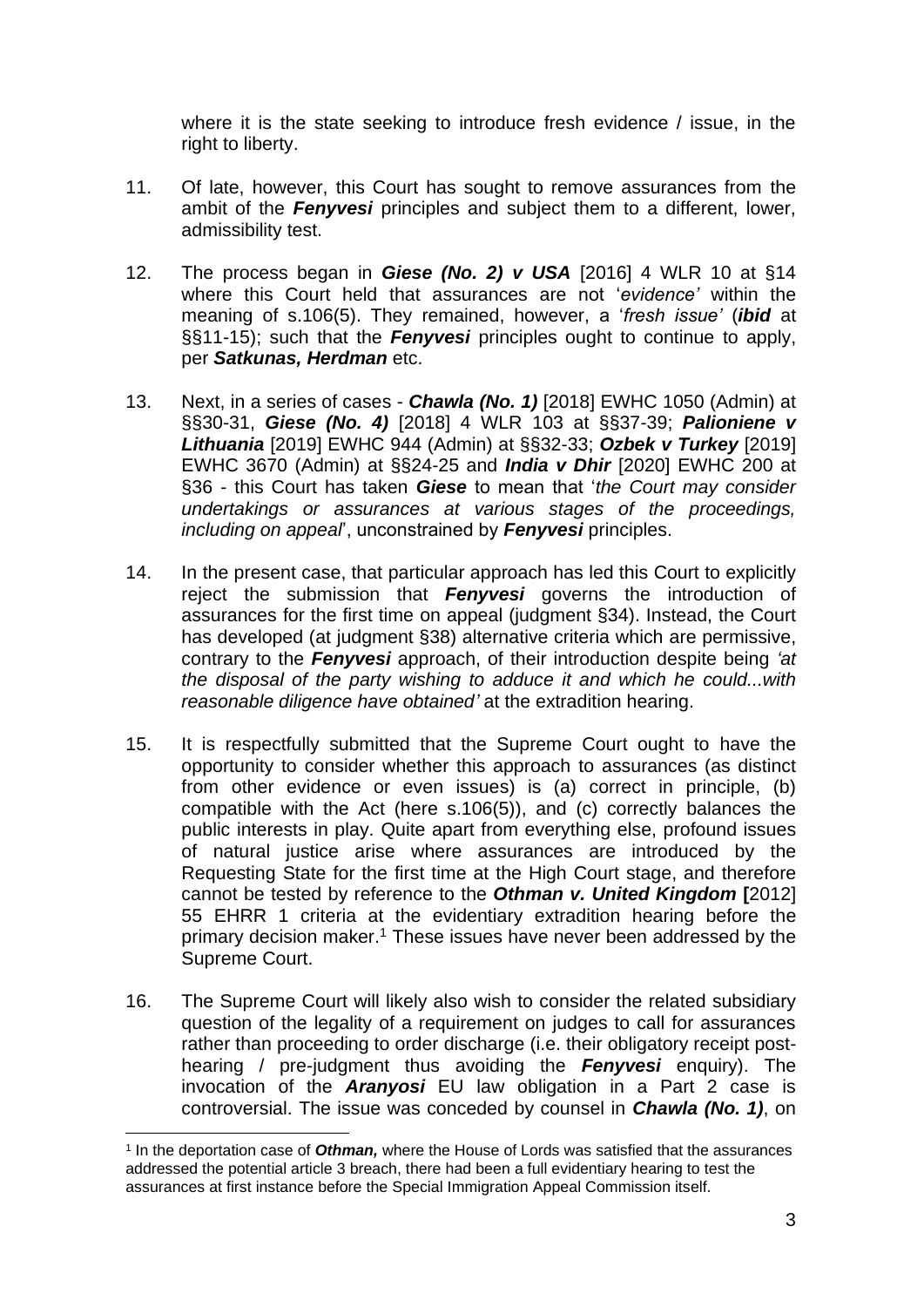the basis that there existed a treaty power to request and receive further information (article 11(6) of the Indian extradition treaty) said to be equivalent to article 15 of the Framework Decision (see §33). The same concession was repeated in *Dhir* (§38). A power is not the same as an obligation. Article 15(2) FD contains an obligation, binding in EU law, on the UK as executing judicial authority ('*the executing judicial authority...shall request'*). Whereas Part 2 treaties (including that with India and article 10 of the UK/USA treaty in play here) are (deliberately) worded differently and bestow no more than a power. In short, the Article 15 FD duty does not run in Part 2, and the District Judge's obligations are not the same. The most that can properly be said in a Part 2 (and this) case is that the judge has power to adjourn to seek assurances.

#### The second question; approach to the assurances

- 17. If the assurances are capable of being admitted, then the second draft question addresses this Court's approach to those assurances.
- 18. Specifically, this Court upheld the District Judge's finding that exposure of Mr Assange to the risk of suicide by reason of detention under SAMs, and/or at ADX, would render extradition '*oppressive'* within the meaning of section 91. But the assurances introduced on appeal and relied on by this Court contemplate the exposure of Mr Assange to SAMs and/or ADX '*in the event that, after entry of this assurance, he was to commit any future act that met the test*' for the imposition of SAMs or designation to ADX.
- 19. In respect of this potential exposure of Mr Assange to treatment that the District Judge legitimately found to be *'oppressive'*, this Court has now held that '*It is difficult to see why extradition should be refused on the basis that Mr Assange might in future act in a way which exposes him to conditions he is anxious to avoid'* (judgment §48) – clearly, the future act referred to here could include any act of speech on Mr Assange's behalf.
- 20. On that basis, this Court held that the assurances were adequate to meet the risk of an '*oppressive'* extradition identified by the District Judge.
- 21. It is respectfully submitted that section 91 bars (or ought in principle to bar) oppressive treatment whether or not the requesting state justifies its imposition by reference to conduct (which could include speech) attributed to the Requested Person. This principle is particularly important where the Requested Person is suffering from mental disorder. Section 91 is expressly concerned with extradition rendered unjust or oppressive by reason of the requested person's *'mental condition'*; and such mental condition may inevitably influence any conduct said to justify the imposition of a particular prison regime. This suggests that the notion that the requested person in some way invited the imposition of oppressive treatment by his own conduct is singularly inappropriate. Quite apart from that, it is fundamentally inconsistent with general principles developed in the context of Article 3.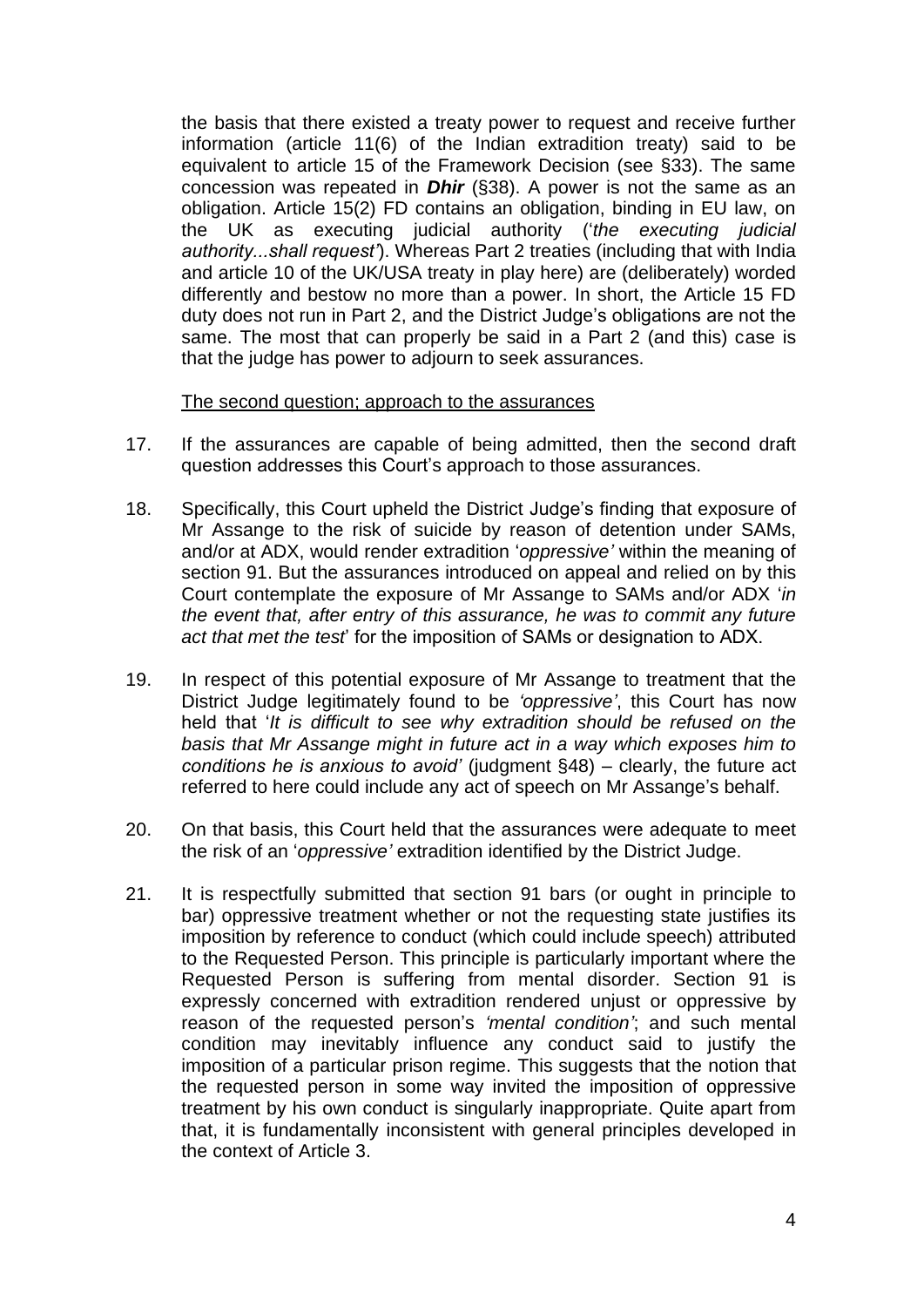22. In this respect there are clear analogies between the protection afforded by section 91 and that afforded under Article 3 in the case of a mentally disordered person. The protection under section 91 cannot reasonably be waived or lost as a result of conduct said to justify the exposure to oppressive conditions. For that reason the analogy with the absolute protection under Article 3, as described by the ECtHR in *Trabelsi v Belgium* (140/10), (2015) 60 E.H.R.R. 21 (2014)*,* is highly relevant:-

> *'...116. Under well-established case-law, protection against the treatment prohibited under Article 3 is absolute...*

> *117. Moreover, the Court reiterates that it is acutely conscious of the difficulties faced by States in protecting their populations against terrorist violence, which constitutes, in itself, a grave threat to human rights...It considers it legitimate, in the face of such a threat, for Contracting States to take a firm stand against those who contribute to terrorist acts (ibid). Lastly, the Court does not lose sight of the fundamental aim of extradition, which is to prevent fugitive offenders from evading justice, nor the beneficial purpose which it pursues for all States in a context where crime is taking on a larger international dimension (see Soering, cited above, § 86).*

> *118. However, none of these factors have any effect on the absolute nature of Article 3. As the Court has affirmed on several occasions, this rule brooks no exception. The principle has therefore had to be reaffirmed on many occasions since Chahal v. the United Kingdom (15 November 1996, §§ 80 et 81, Reports of Judgments and Decisions 1996-V), to the effect that it is not possible to make the activities of the individual in question, however undesirable or dangerous, a material consideration or to weigh the risk of ill-treatment against the reasons put forward for the expulsion in order to determine whether the responsibility of the State is engaged under Article 3 (see Saadi, cited above, § 138; see also Daoudi v. France, no. 19576/08, § 64, 3 December 2009, and M. S. v. Belgium, no. 50012/08, §§ 126 and 127, 31 January 2012)...'*

- 23. Mr Assange's activities cannot justify, as a matter of law, him being subject to inhuman or degrading treatment contrary to Article 3. On the same principled basis it cannot justify him being exposed to treatment that the District Judge had found to render his extradition oppressive.
- 24. For the same reasons, no-one can forgo of the protections of Article 3 ECHR. In *FG v Sweden* (2016) 41 BHRC 595, the Grand Chamber held (at §156) that:

'…*Having regard to the absolute nature of Articles 2 and 3 of the Convention, though, it is hardly conceivable that the individual concerned could forego the protection afforded thereunder. It*  follows therefore that, regardless of the applicant's conduct, the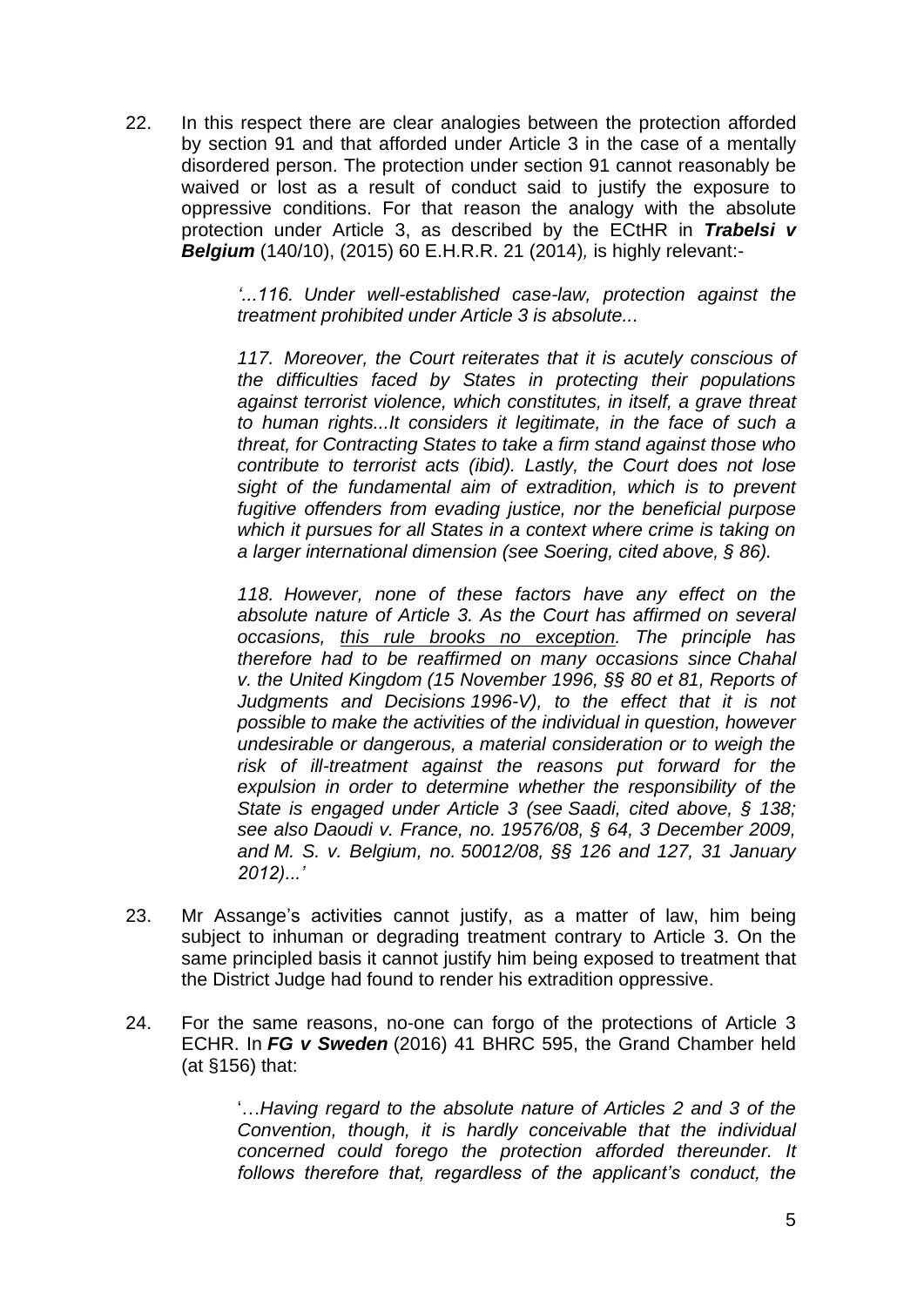*competent national authorities have an obligation to assess, of their own motion, all the information brought to their attention before taking a decision on his removal*...'

- 25. Even if protection against inhuman treatment (or oppressive treatment) could theoretically be waived, it could not be done by the mere act of doing something which '*met the test*' for the imposition of SAMs or designation to ADX. See:
	- *Pocasovschi and Mihaila v Moldova and Russia* (2018) 67 EHRR 41 at §61 ('... *Insofar as the Government submitted that the applicants were warned about the conditions of detention in prison no. 8 and agreed to them before being transferred there, the Court reiterates at the outset that Article 3 of the Convention enshrines one of the most fundamental values of democratic society. It prohibits in absolute terms torture or inhuman or degrading treatment or punishment, irrespective of the circumstances and the victim's behaviour (Muršić v. Croatia [GC], no. 7334/13, § 96, ECHR 2016). The Government's submission could raise the question whether a waiver of the right under Article 3 is possible, notwithstanding the absolute nature of the prohibition. However, even assuming that such a waiver might be possible, the circumstances of the present case do not permit the conclusion that there has been any valid waiver. Indeed, the applicants were deprived of their liberty, and thus within the power of the authorities (see, mutatis mutandis, M.S. v. Belgium, no. 50012/08, § 124, 31 January 2012). As the Court has held with respect to the waiver of certain procedural rights, a waiver must be of the applicant's own free will and must be established in an unequivocal manner and attended by minimum safeguards commensurate to its importance (see, among others, Scoppola v. Italy (no. 2) [GC], no. 10249/03, § 135, 17 September 2009). However, the Government did not clarify the nature of the guarantees which would assure a free decision by the applicants*....')
	- *NA v Finland* (2020) 71 EHRR 14 at §59 ('...*The Court notes that Article 3 of the Convention, together with Article 2, must be regarded as one of the most fundamental provisions of the Convention and as enshrining core values of the democratic societies making up the Council of Europe (see Soering v. the United Kingdom, 7 July 1989, § 88, Series A no. 161). In contrast to the other provisions in the Convention, it is cast in absolute terms, without exception or proviso, or the possibility of derogation under Article 15 of the Convention (see Pretty v. the United Kingdom, no. 2346/02, § 49, ECHR 2002-III). Without taking a stand in abstracto on whether the rights guaranteed under Articles 2 and 3 can be waived, the Court notes that a waiver must, if it is to be effective for Convention purposes, in any event be given of one's own free will, either expressly or tacitly, be established in an unequivocal manner and be attended by minimum safeguards*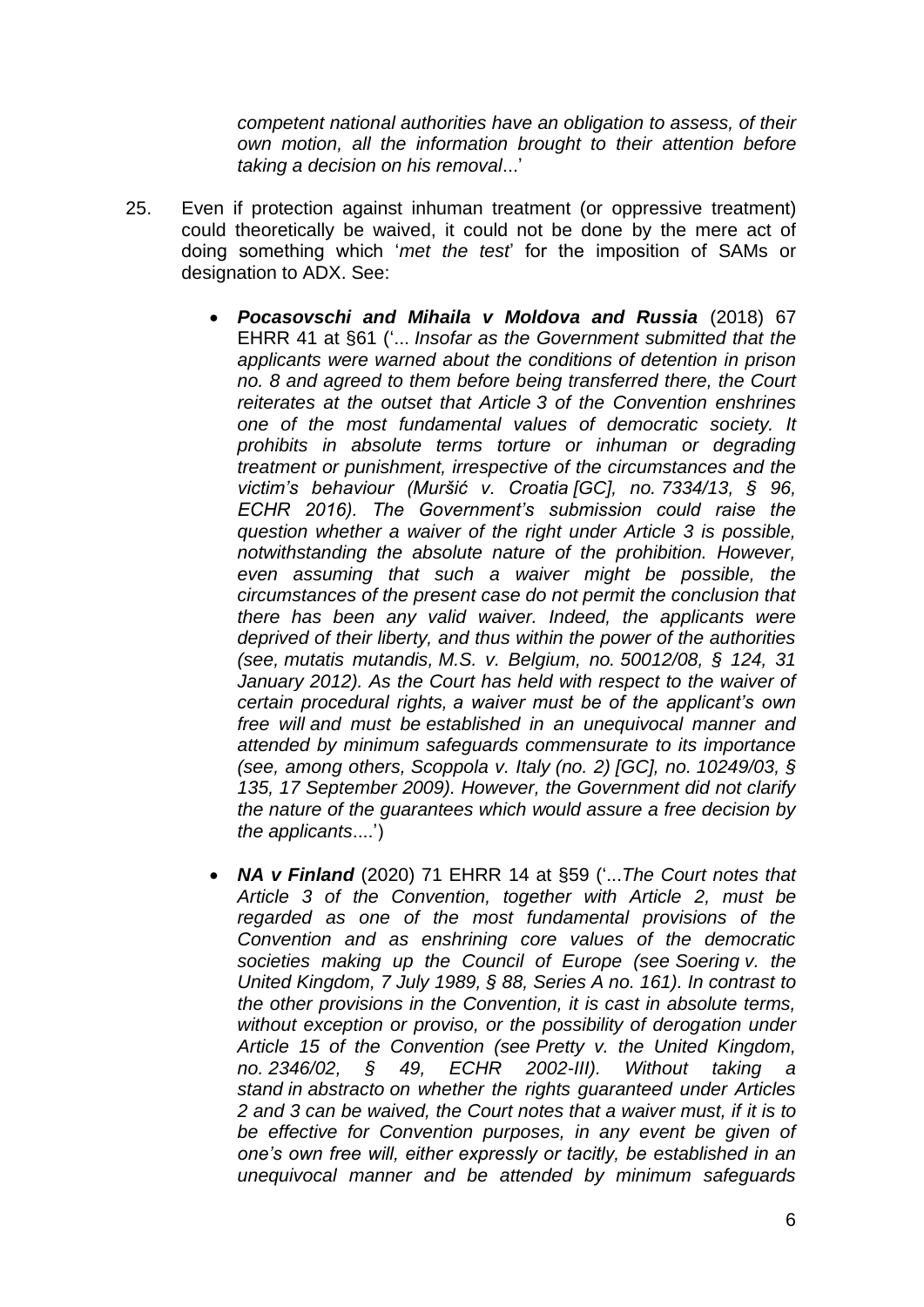*commensurate with its importance (see Scoppola v. Italy (no. 2) [GC], no. 10249/03, § 135, 17 September 2009, and M.S. v. Belgium, no. 50012/08, § 123, 31 January 2012)*...')

26. It is respectfully submitted that the Supreme Court ought to have the opportunity to consider whether, in this respect, there should be any difference of approach under section 91 than there is under Article 3. In other words, the question is whether a requested person suffering from mental disorder can, by reason of his own prospective conduct, be deprived of the protection from oppressive conditions afforded by section 91.

#### **The third question**

- 27. The third and alternative question is based on Mr Assange's Article 3 objection to extradition in itself. The Court has made a ruling under the heading 'Additional Submissions' at paras 94-95 that Mr Assange's Article 3 claim is co-terminous with his section 91 claim. In particular this Court has found at para 95 that '*the DJ would have been bound to find that the assurances sufficiently answered any concerns'* under Article 3, as well as those under section 91.
- 28. However, the assurances relied on expressly allow for the exposure of Mr Assange to conditions under SAMs or in ADX, that would be inhuman for someone suffering from his mental disorder, if the imposition of those prison regimes are judged by the US authorities to be justified by his own conduct. To justify treatment that is *prima facie* contrary to Article 3 on the asserted basis that the victim has committed an act that justifies the imposition of the relevant inhuman treatment is expressly contrary to the principled and consistent body of ECHR case law cited above. It is respectfully submitted that the Supreme Court should have the opportunity to consider whether such a significant departure from established ECHR principles can ever be justified and whether it is justified in this case.

# **Conclusion**

- 29. The USA succeeded on its section 91 appeal (and according to this judgment also on article 3 ECHR) only by reason of the provision of assurances. This Court's approach to the receipt of, and application of, those assurances is therefore dispositive of the ultimate result of this case.
- 30. Accordingly, Mr Assange respectfully submits that, in all the circumstances, the Supreme Court's guidance is required upon the questions of law involved in this case and that leave to appeal should be granted.

Thursday, 23 December 2021

**Edward Fitzgerald QC** Doughty Street Chambers